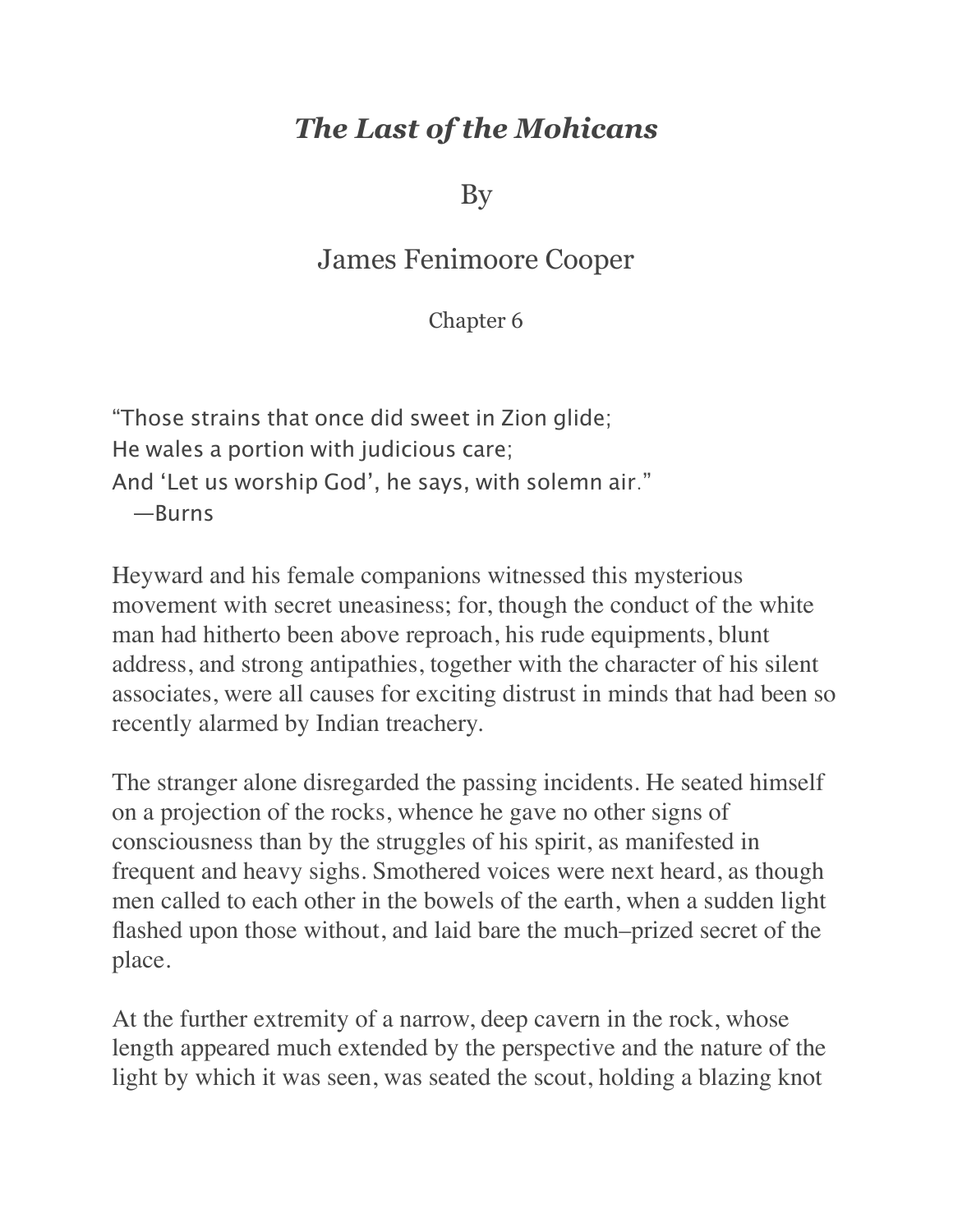of pine. The strong glare of the fire fell full upon his sturdy, weather– beaten countenance and forest attire, lending an air of romantic wildness to the aspect of an individual, who, seen by the sober light of day, would have exhibited the peculiarities of a man remarkable for the strangeness of his dress, the iron–like inflexibility of his frame, and the singular compound of quick, vigilant sagacity, and of exquisite simplicity, that by turns usurped the possession of his muscular features. At a little distance in advance stood Uncas, his whole person thrown powerfully into view. The travelers anxiously regarded the upright, flexible figure of the young Mohican, graceful and unrestrained in the attitudes and movements of nature. Though his person was more than usually screened by a green and fringed hunting–shirt, like that of the white man, there was no concealment to his dark, glancing, fearless eye, alike terrible and calm; the bold outline of his high, haughty features, pure in their native red; or to the dignified elevation of his receding forehead, together with all the finest proportions of a noble head, bared to the generous scalping tuft. It was the first opportunity possessed by Duncan and his companions to view the marked lineaments of either of their Indian attendants, and each individual of the party felt relieved from a burden of doubt, as the proud and determined, though wild expression of the features of the young warrior forced itself on their notice. They felt it might be a being partially benighted in the vale of ignorance, but it could not be one who would willingly devote his rich natural gifts to the purposes of wanton treachery. The ingenuous Alice gazed at his free air and proud carriage, as she would have looked upon some precious relic of the Grecian chisel, to which life had been imparted by the intervention of a miracle; while Heyward, though accustomed to see the perfection of form which abounds among the uncorrupted natives, openly expressed his admiration at such an unblemished specimen of the noblest proportions of man.

"I could sleep in peace," whispered Alice, in reply, "with such a fearless and generous–looking youth for my sentinel. Surely, Duncan, those cruel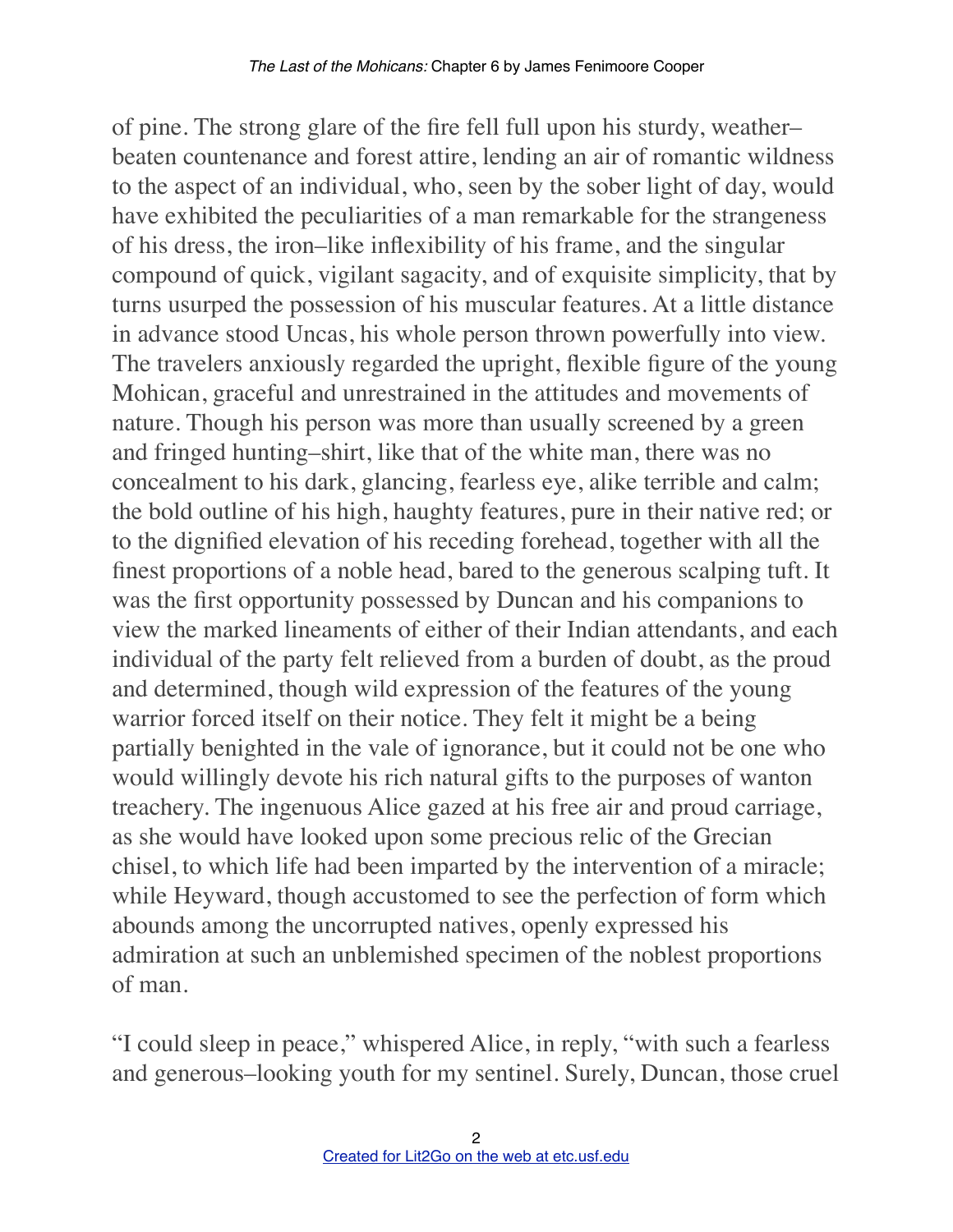murders, those terrific scenes of torture, of which we read and hear so much, are never acted in the presence of such as he!"

"This certainly is a rare and brilliant instance of those natural qualities in which these peculiar people are said to excel," he answered. "I agree with you, Alice, in thinking that such a front and eye were formed rather to intimidate than to deceive; but let us not practice a deception upon ourselves, by expecting any other exhibition of what we esteem virtue than according to the fashion of the savage. As bright examples of great qualities are but too uncommon among Christians, so are they singular and solitary with the Indians; though, for the honor of our common nature, neither are incapable of producing them. Let us then hope that this Mohican may not disappoint our wishes, but prove what his looks assert him to be, a brave and constant friend."

"Now Major Heyward speaks as Major Heyward should," said Cora; "who that looks at this creature of nature, remembers the shade of his skin?"

A short and apparently an embarrassed silence succeeded this remark, which was interrupted by the scout calling to them, aloud, to enter.

"This fire begins to show too bright a flame," he continued, as they complied, "and might light the Mingoes to our undoing. Uncas, drop the blanket, and show the knaves its dark side. This is not such a supper as a major of the Royal Americans has a right to expect, but I've known stout detachments of the corps glad to eat their venison raw, and without a relish, too. Here, you see, we have plenty of salt, and can make a quick broil. There's fresh sassafras boughs for the ladies to sit on, which may not be as proud as their my–hog–guinea chairs, but which sends up a sweeter flavor, than the skin of any hog can do, be it of Guinea, or be it of any other land. Come, friend, don't be mournful for the colt; 'twas an innocent thing, and had not seen much hardship. Its death will save the creature many a sore back and weary foot!"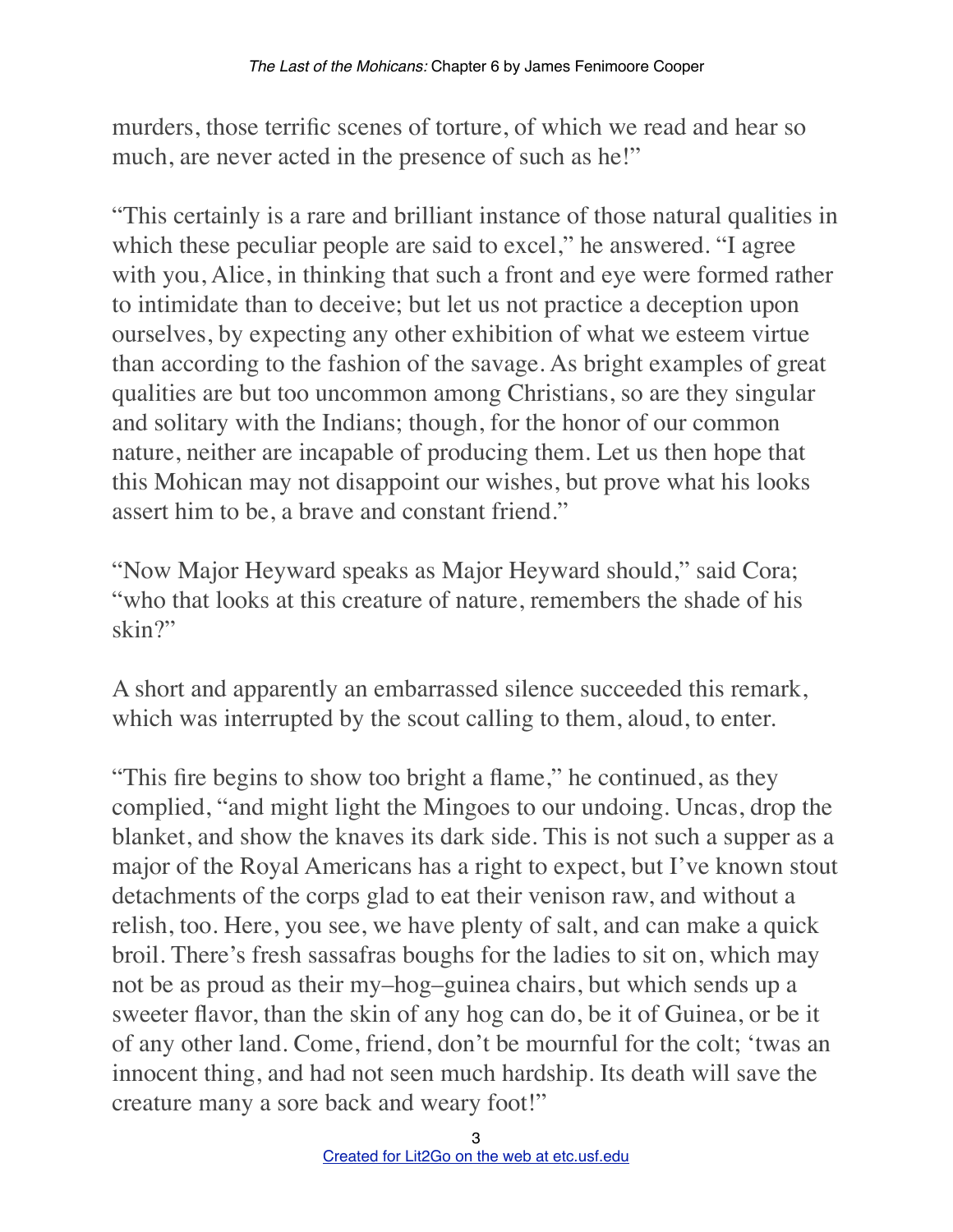In vulgar parlance the condiments of a repast are called by the American "a relish," substituting the thing for its effect. These provincial terms are frequently put in the mouths of the speakers, according to their several conditions in life. Most of them are of local use, and others quite peculiar to the particular class of men to which the character belongs. In the present instance, the scout uses the word with immediate reference to the "salt," with which his own party was so fortunate as to be provided.

Uncas did as the other had directed, and when the voice of Hawkeye ceased, the roar of the cataract sounded like the rumbling of distant thunder.

"Are we quite safe in this cavern?" demanded Heyward. "Is there no danger of surprise? A single armed man, at its entrance, would hold us at his mercy."

A spectral–looking figure stalked from out of the darkness behind the scout, and seizing a blazing brand, held it toward the further extremity of their place of retreat. Alice uttered a faint shriek, and even Cora rose to her feet, as this appalling object moved into the light; but a single word from Heyward calmed them, with the assurance it was only their attendant, Chingachgook, who, lifting another blanket, discovered that the cavern had two outlets. Then, holding the brand, he crossed a deep, narrow chasm in the rocks which ran at right angles with the passage they were in, but which, unlike that, was open to the heavens, and entered another cave, answering to the description of the first, in every essential particular.

"Such old foxes as Chingachgook and myself are not often caught in a barrow with one hole," said Hawkeye, laughing; "you can easily see the cunning of the place—the rock is black limestone, which everybody knows is soft; it makes no uncomfortable pillow, where brush and pine wood is scarce; well, the fall was once a few yards below us, and I dare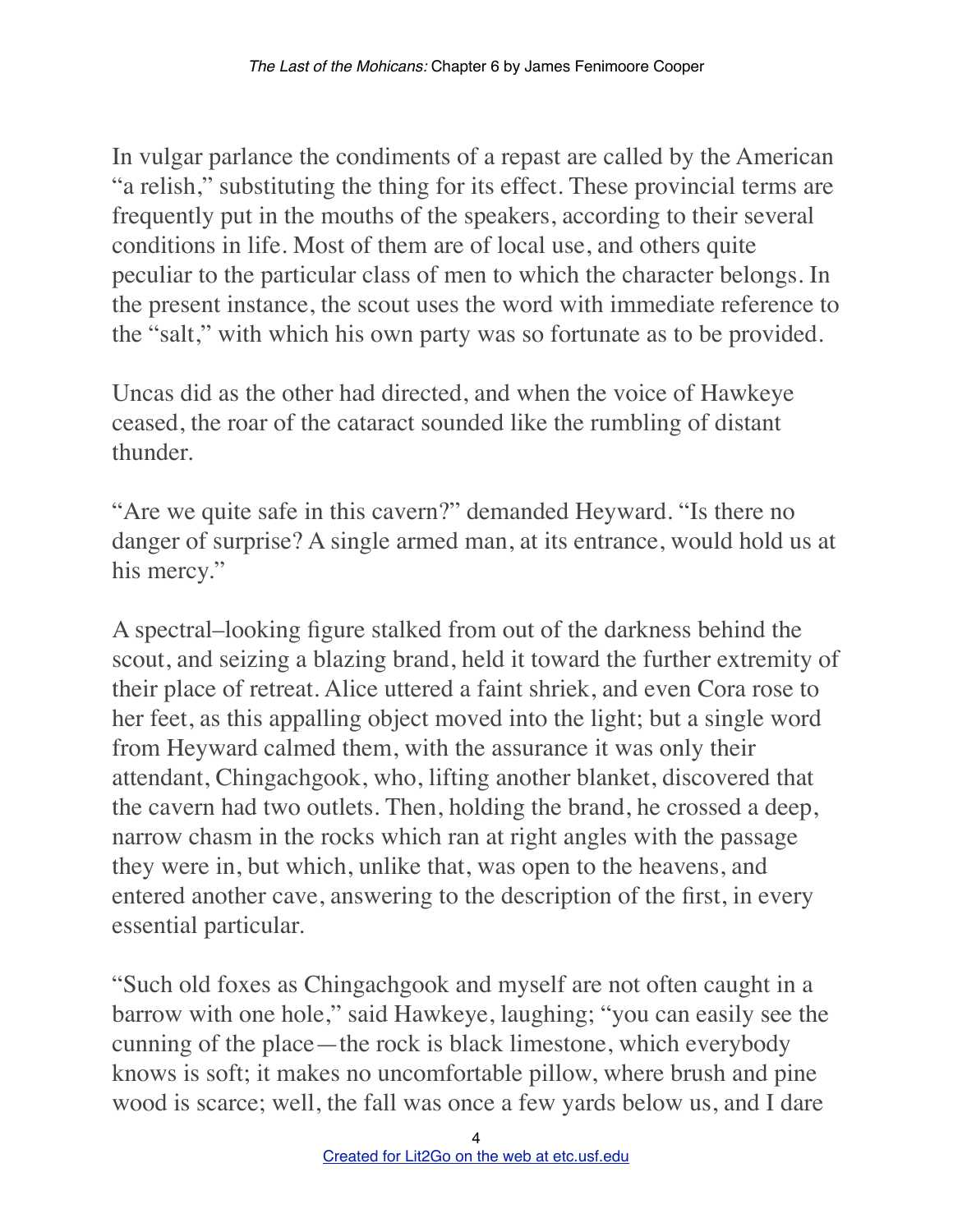to say was, in its time, as regular and as handsome a sheet of water as any along the Hudson. But old age is a great injury to good looks, as these sweet young ladies have yet to l'arn! The place is sadly changed! These rocks are full of cracks, and in some places they are softer than at othersome, and the water has worked out deep hollows for itself, until it has fallen back, ay, some hundred feet, breaking here and wearing there, until the falls have neither shape nor consistency."

"In what part of them are we?" asked Heyward.

"Why, we are nigh the spot that Providence first placed them at, but where, it seems, they were too rebellious to stay. The rock proved softer on each side of us, and so they left the center of the river bare and dry, first working out these two little holes for us to hide in."

"We are then on an island!"

"Ay! there are the falls on two sides of us, and the river above and below. If you had daylight, it would be worth the trouble to step up on the height of this rock, and look at the perversity of the water. It falls by no rule at all; sometimes it leaps, sometimes it tumbles; there it skips; here it shoots; in one place 'tis white as snow, and in another 'tis green as grass; hereabouts, it pitches into deep hollows, that rumble and crush the 'arth; and thereaways, it ripples and sings like a brook, fashioning whirlpools and gullies in the old stone, as if 'twas no harder than trodden clay. The whole design of the river seems disconcerted. First it runs smoothly, as if meaning to go down the descent as things were ordered; then it angles about and faces the shores; nor are there places wanting where it looks backward, as if unwilling to leave the wilderness, to mingle with the salt. Ay, lady, the fine cobweb–looking cloth you wear at your throat is coarse, and like a fishnet, to little spots I can show you, where the river fabricates all sorts of images, as if having broke loose from order, it would try its hand at everything. And yet what does it amount to! After the water has been suffered so to have its will, for a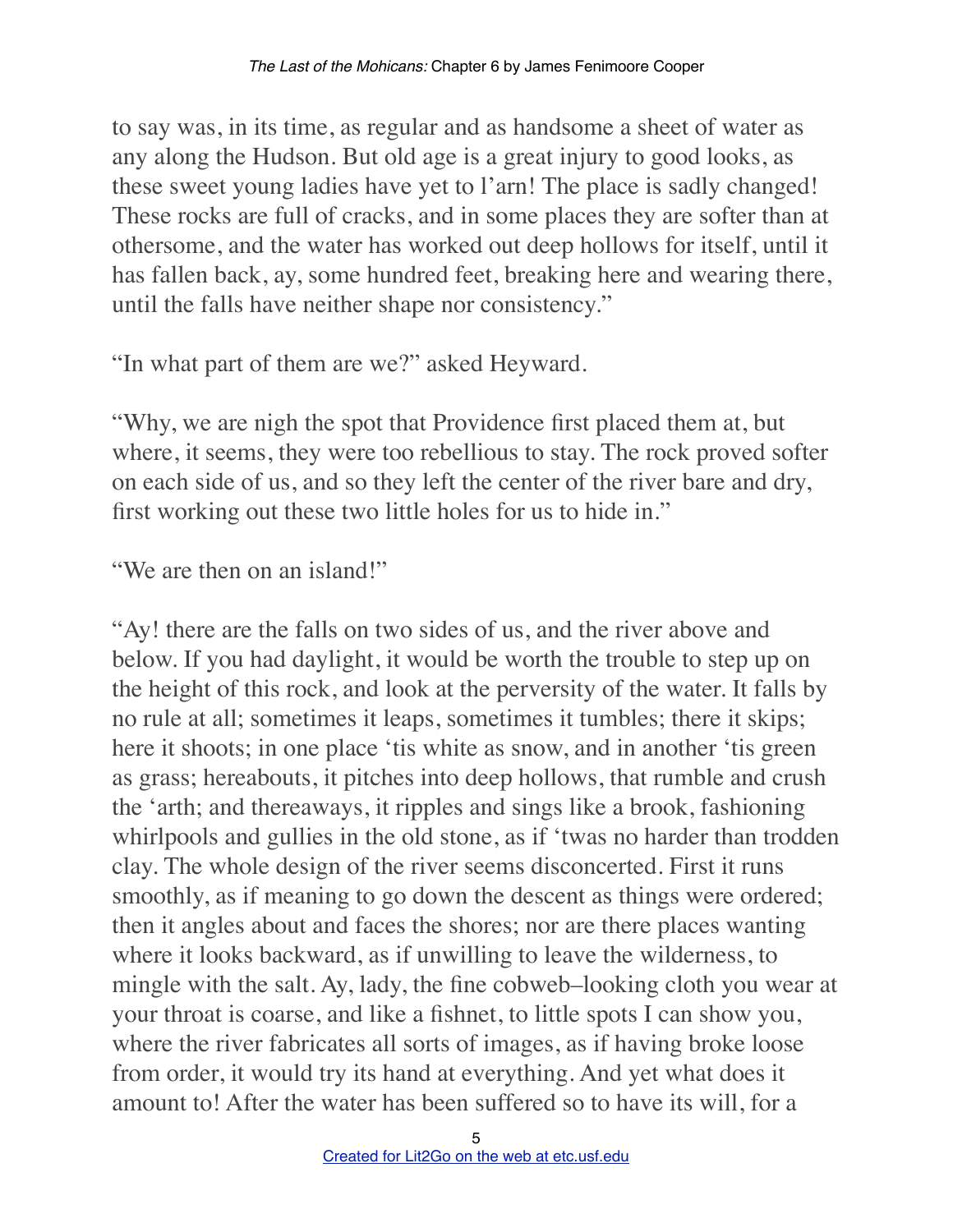time, like a headstrong man, it is gathered together by the hand that made it, and a few rods below you may see it all, flowing on steadily toward the sea, as was foreordained from the first foundation of the 'arth!"

While his auditors received a cheering assurance of the security of their place of concealment from this untutored description of Glenn's, they were much inclined to judge differently from Hawkeye, of its wild beauties. But they were not in a situation to suffer their thoughts to dwell on the charms of natural objects; and, as the scout had not found it necessary to cease his culinary labors while he spoke, unless to point out, with a broken fork, the direction of some particularly obnoxious point in the rebellious stream, they now suffered their attention to be drawn to the necessary though more vulgar consideration of their supper.

Glenn's Falls are on the Hudson, some forty or fifty miles above the head of tide, or that place where the river becomes navigable for sloops. The description of this picturesque and remarkable little cataract, as given by the scout, is sufficiently correct, though the application of the water to uses of civilized life has materially injured its beauties. The rocky island and the two caverns are known to every traveler, since the former sustains the pier of a bridge, which is now thrown across the river, immediately above the fall. In explanation of the taste of Hawkeye, it should be remembered that men always prize that most which is least enjoyed. Thus, in a new country, the woods and other objects, which in an old country would be maintained at great cost, are got rid of, simply with a view of "improving" as it is called.

The repast, which was greatly aided by the addition of a few delicacies that Heyward had the precaution to bring with him when they left their horses, was exceedingly refreshing to the weary party. Uncas acted as attendant to the females, performing all the little offices within his power, with a mixture of dignity and anxious grace, that served to amuse Heyward, who well knew that it was an utter innovation on the Indian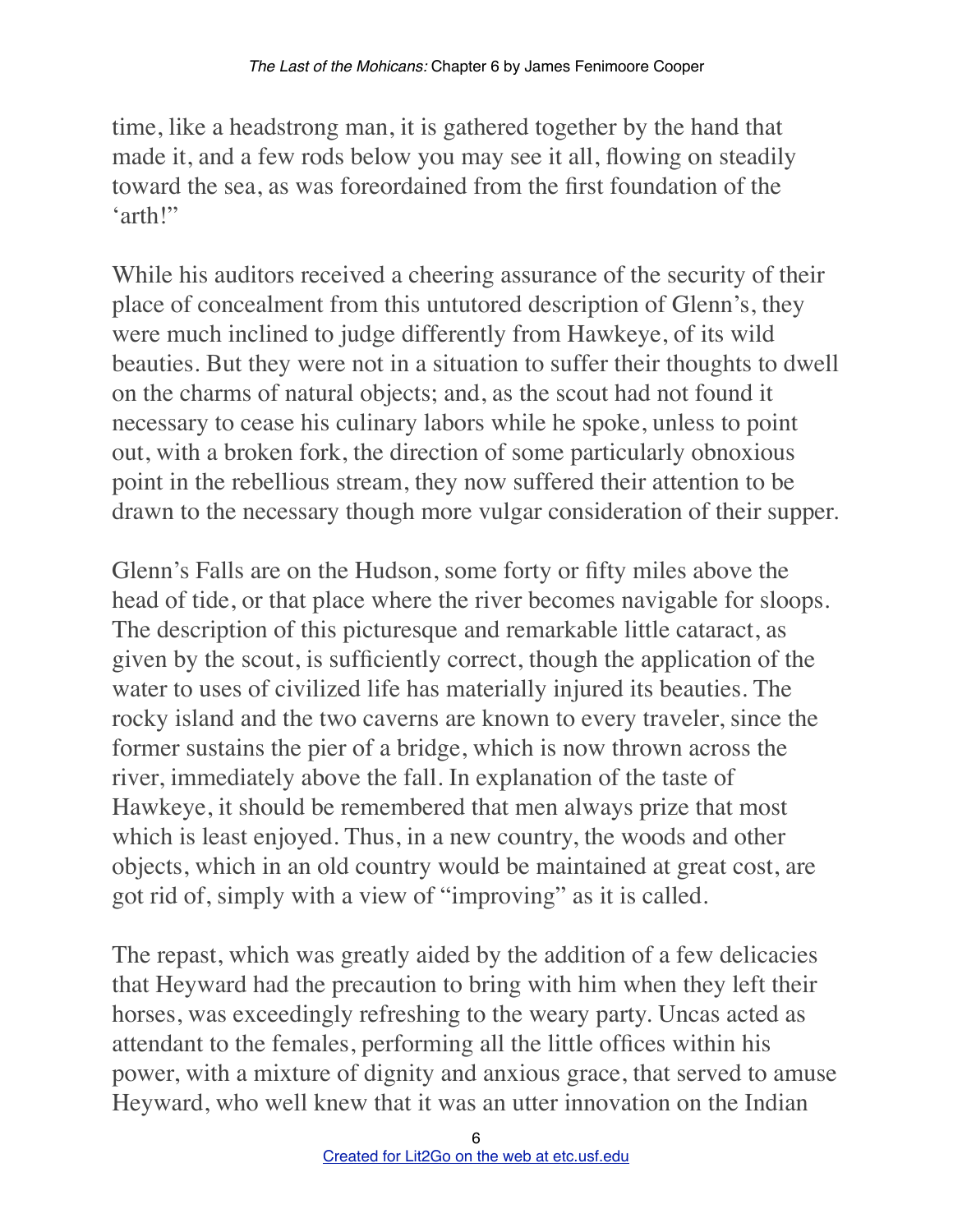customs, which forbid their warriors to descend to any menial employment, especially in favor of their women. As the rights of hospitality were, however, considered sacred among them, this little departure from the dignity of manhood excited no audible comment. Had there been one there sufficiently disengaged to become a close observer, he might have fancied that the services of the young chief were not entirely impartial. That while he tendered to Alice the gourd of sweet water, and the venison in a trencher, neatly carved from the knot of the pepperidge, with sufficient courtesy, in performing the same offices to her sister, his dark eye lingered on her rich, speaking countenance. Once or twice he was compelled to speak, to command her attention of those he served. In such cases he made use of English, broken and imperfect, but sufficiently intelligible, and which he rendered so mild and musical, by his deep, guttural voice, that it never failed to cause both ladies to look up in admiration and astonishment. In the course of these civilities, a few sentences were exchanged, that served to establish the appearance of an amicable intercourse between the parties.

In the meanwhile, the gravity of Chingcachgook remained immovable. He had seated himself more within the circle of light, where the frequent, uneasy glances of his guests were better enabled to separate the natural expression of his face from the artificial terrors of the war paint. They found a strong resemblance between father and son, with the difference that might be expected from age and hardships. The fierceness of his countenance now seemed to slumber, and in its place was to be seen the quiet, vacant composure which distinguishes an Indian warrior, when his faculties are not required for any of the greater purposes of his existence. It was, however, easy to be seen, by the occasional gleams that shot across his swarthy visage, that it was only necessary to arouse his passions, in order to give full effect to the terrific device which he had adopted to intimidate his enemies. On the other hand, the quick, roving eye of the scout seldom rested. He ate and drank with an appetite that no sense of danger could disturb, but his vigilance seemed never to desert him. Twenty times the gourd or the venison was suspended before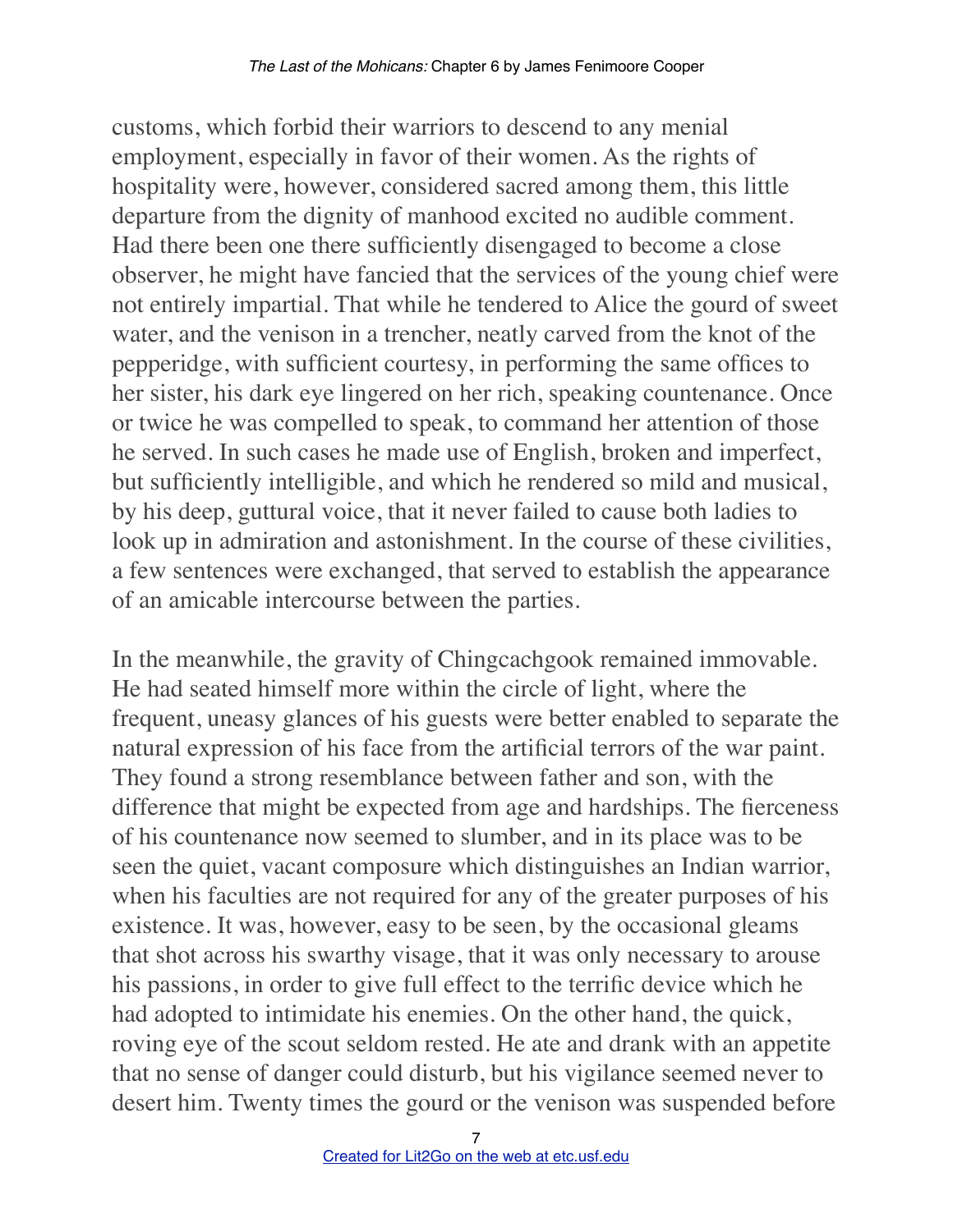his lips, while his head was turned aside, as though he listened to some distant and distrusted sounds—a movement that never failed to recall his guests from regarding the novelties of their situation, to a recollection of the alarming reasons that had driven them to seek it. As these frequent pauses were never followed by any remark, the momentary uneasiness they created quickly passed away, and for a time was forgotten.

"Come, friend," said Hawkeye, drawing out a keg from beneath a cover of leaves, toward the close of the repast, and addressing the stranger who sat at his elbow, doing great justice to his culinary skill, "try a little spruce; 'twill wash away all thoughts of the colt, and quicken the life in your bosom. I drink to our better friendship, hoping that a little horse– flesh may leave no heart–burnings atween us. How do you name yourself?"

"Gamut—David Gamut," returned the singing master, preparing to wash down his sorrows in a powerful draught of the woodsman's high– flavored and well–laced compound.

"A very good name, and, I dare say, handed down from honest forefathers. I'm an admirator of names, though the Christian fashions fall far below savage customs in this particular. The biggest coward I ever knew as called Lyon; and his wife, Patience, would scold you out of hearing in less time than a hunted deer would run a rod. With an Indian 'tis a matter of conscience; what he calls himself, he generally is—not that Chingachgook, which signifies Big Sarpent, is really a snake, big or little; but that he understands the windings and turnings of human natur', and is silent, and strikes his enemies when they least expect him. What may be your calling?"

"I am an unworthy instructor in the art of psalmody."

"Anan!"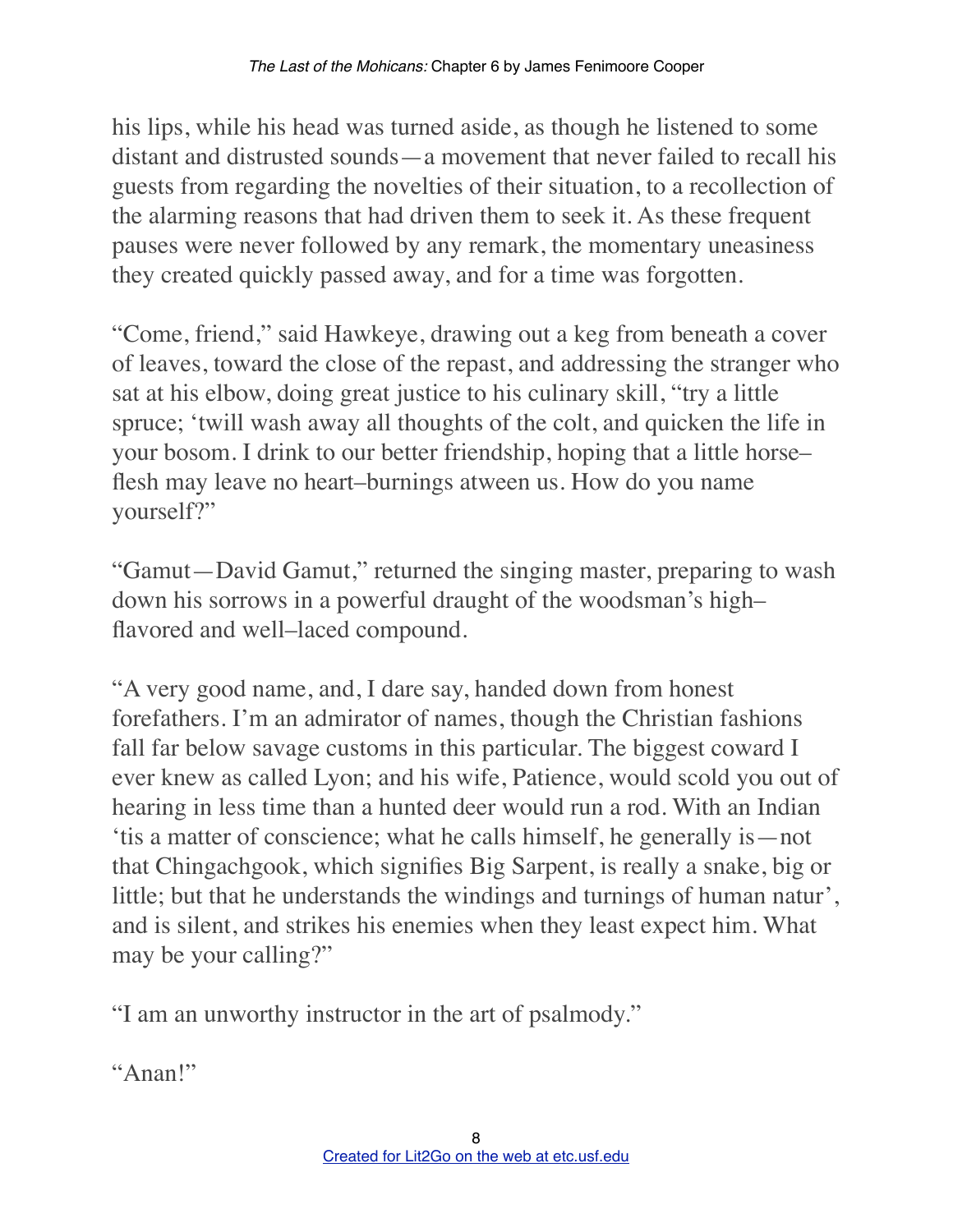"I teach singing to the youths of the Connecticut levy."

"You might be better employed. The young hounds go laughing and singing too much already through the woods, when they ought not to breathe louder than a fox in his cover. Can you use the smoothbore, or handle the rifle?"

"Praised be God, I have never had occasion to meddle with murderous implements!"

"Perhaps you understand the compass, and lay down the watercourses and mountains of the wilderness on paper, in order that they who follow may find places by their given names?"

"I practice no such employment."

"You have a pair of legs that might make a long path seem short! you journey sometimes, I fancy, with tidings for the general."

"Never; I follow no other than my own high vocation, which is instruction in sacred music!"

"'Tis a strange calling!" muttered Hawkeye, with an inward laugh, "to go through life, like a catbird, mocking all the ups and downs that may happen to come out of other men's throats. Well, friend, I suppose it is your gift, and mustn't be denied any more than if 'twas shooting, or some other better inclination. Let us hear what you can do in that way; 'twill be a friendly manner of saying good–night, for 'tis time that these ladies should be getting strength for a hard and a long push, in the pride of the morning, afore the Maquas are stirring."

"With joyful pleasure do I consent", said David, adjusting his iron– rimmed spectacles, and producing his beloved little volume, which he immediately tendered to Alice. "What can be more fitting and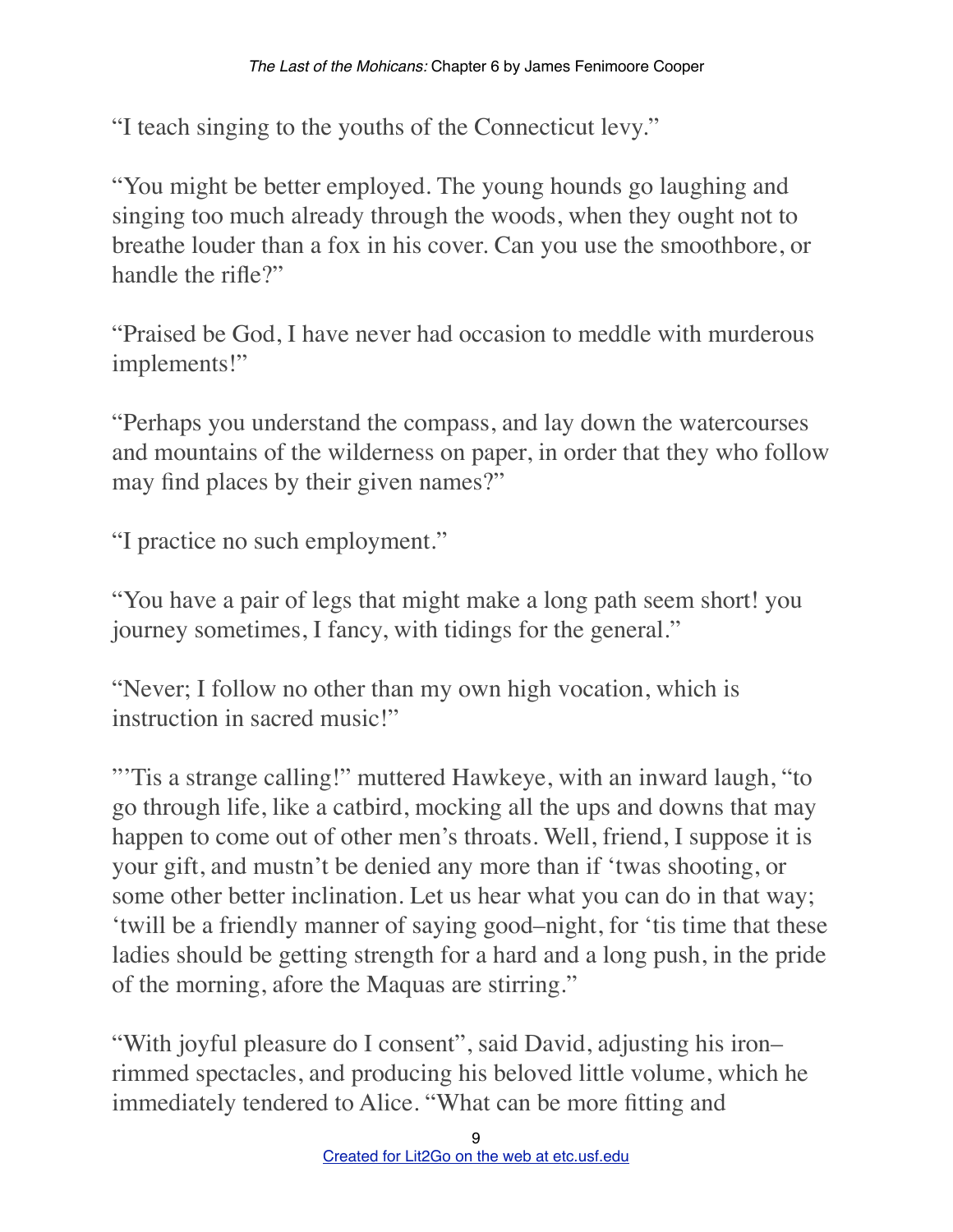consolatory, than to offer up evening praise, after a day of such exceeding jeopardy!"

Alice smiled; but, regarding Heyward, she blushed and hesitated.

"Indulge yourself," he whispered; "ought not the suggestion of the worthy namesake of the Psalmist to have its weight at such a moment?" Encouraged by his opinion, Alice did what her pious inclinations, and her keen relish for gentle sounds, had before so strongly urged. The book was open at a hymn not ill adapted to their situation, and in which the poet, no longer goaded by his desire to excel the inspired King of Israel, had discovered some chastened and respectable powers. Cora betrayed a disposition to support her sister, and the sacred song proceeded, after the indispensable preliminaries of the pitchpipe, and the tune had been duly attended to by the methodical David.

The air was solemn and slow. At times it rose to the fullest compass of the rich voices of the females, who hung over their little book in holy excitement, and again it sank so low, that the rushing of the waters ran through their melody, like a hollow accompaniment. The natural taste and true ear of David governed and modified the sounds to suit the confined cavern, every crevice and cranny of which was filled with the thrilling notes of their flexible voices. The Indians riveted their eyes on the rocks, and listened with an attention that seemed to turn them into stone. But the scout, who had placed his chin in his hand, with an expression of cold indifference, gradually suffered his rigid features to relax, until, as verse succeeded verse, he felt his iron nature subdued, while his recollection was carried back to boyhood, when his ears had been accustomed to listen to similar sounds of praise, in the settlements of the colony. His roving eyes began to moisten, and before the hymn was ended scalding tears rolled out of fountains that had long seemed dry, and followed each other down those cheeks, that had oftener felt the storms of heaven than any testimonials of weakness. The singers were dwelling on one of those low, dying chords, which the ear devours with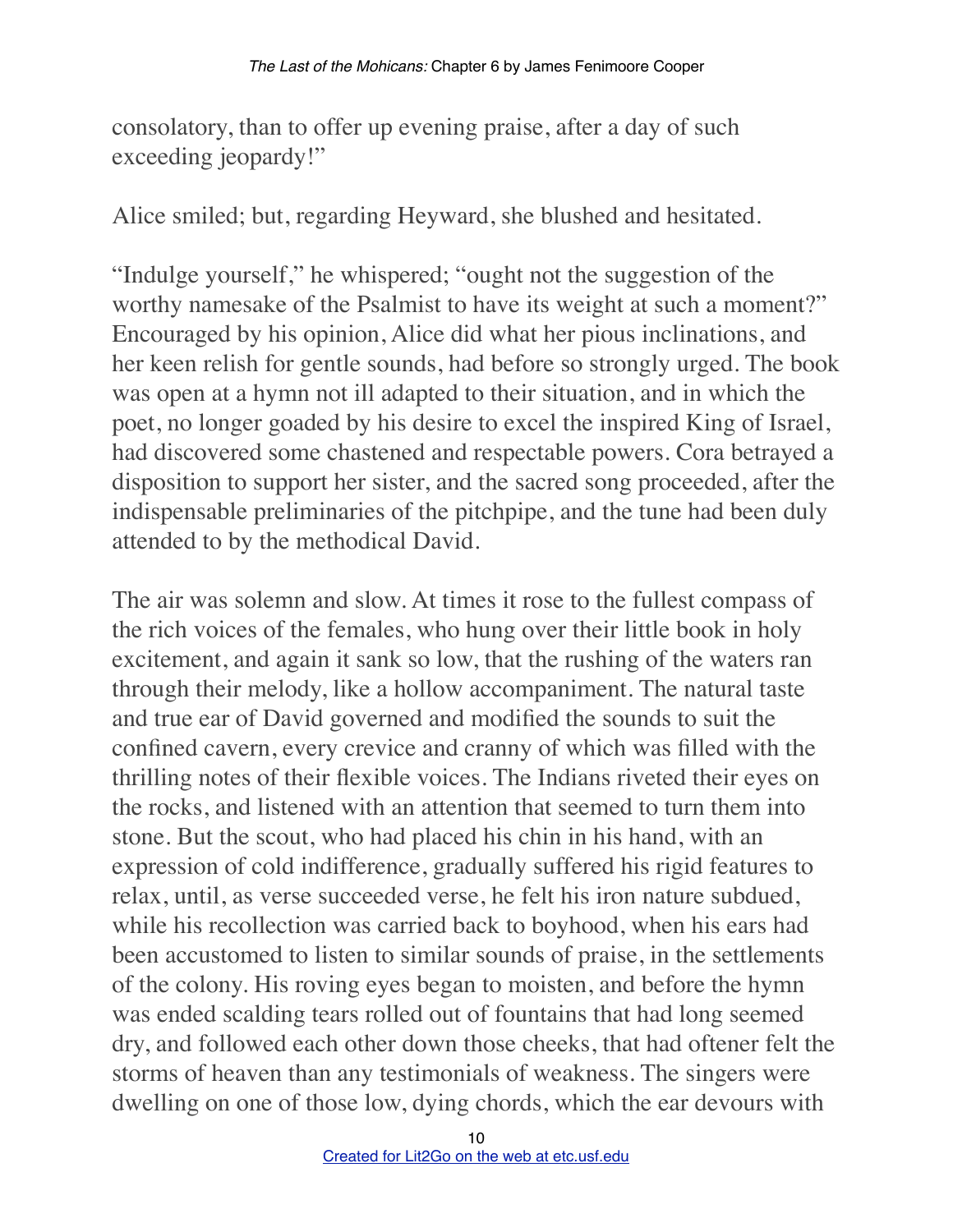such greedy rapture, as if conscious that it is about to lose them, when a cry, that seemed neither human nor earthly, rose in the outward air, penetrating not only the recesses of the cavern, but to the inmost hearts of all who heard it. It was followed by a stillness apparently as deep as if the waters had been checked in their furious progress, at such a horrid and unusual interruption.

"What is it?" murmured Alice, after a few moments of terrible suspense.

"What is it?" repeated Heyward aloud.

Neither Hawkeye nor the Indians made any reply. They listened, as if expecting the sound would be repeated, with a manner that expressed their own astonishment. At length they spoke together, earnestly, in the Delaware language, when Uncas, passing by the inner and most concealed aperture, cautiously left the cavern. When he had gone, the scout first spoke in English.

"What it is, or what it is not, none here can tell, though two of us have ranged the woods for more than thirty years. I did believe there was no cry that Indian or beast could make, that my ears had not heard; but this has proved that I was only a vain and conceited mortal."

"Was it not, then, the shout the warriors make when they wish to intimidate their enemies?" asked Cora who stood drawing her veil about her person, with a calmness to which her agitated sister was a stranger.

"No, no; this was bad, and shocking, and had a sort of unhuman sound; but when you once hear the war–whoop, you will never mistake it for anything else. Well, Uncas!" speaking in Delaware to the young chief as he re–entered, "what see you? do our lights shine through the blankets?"

The answer was short, and apparently decided, being given in the same tongue.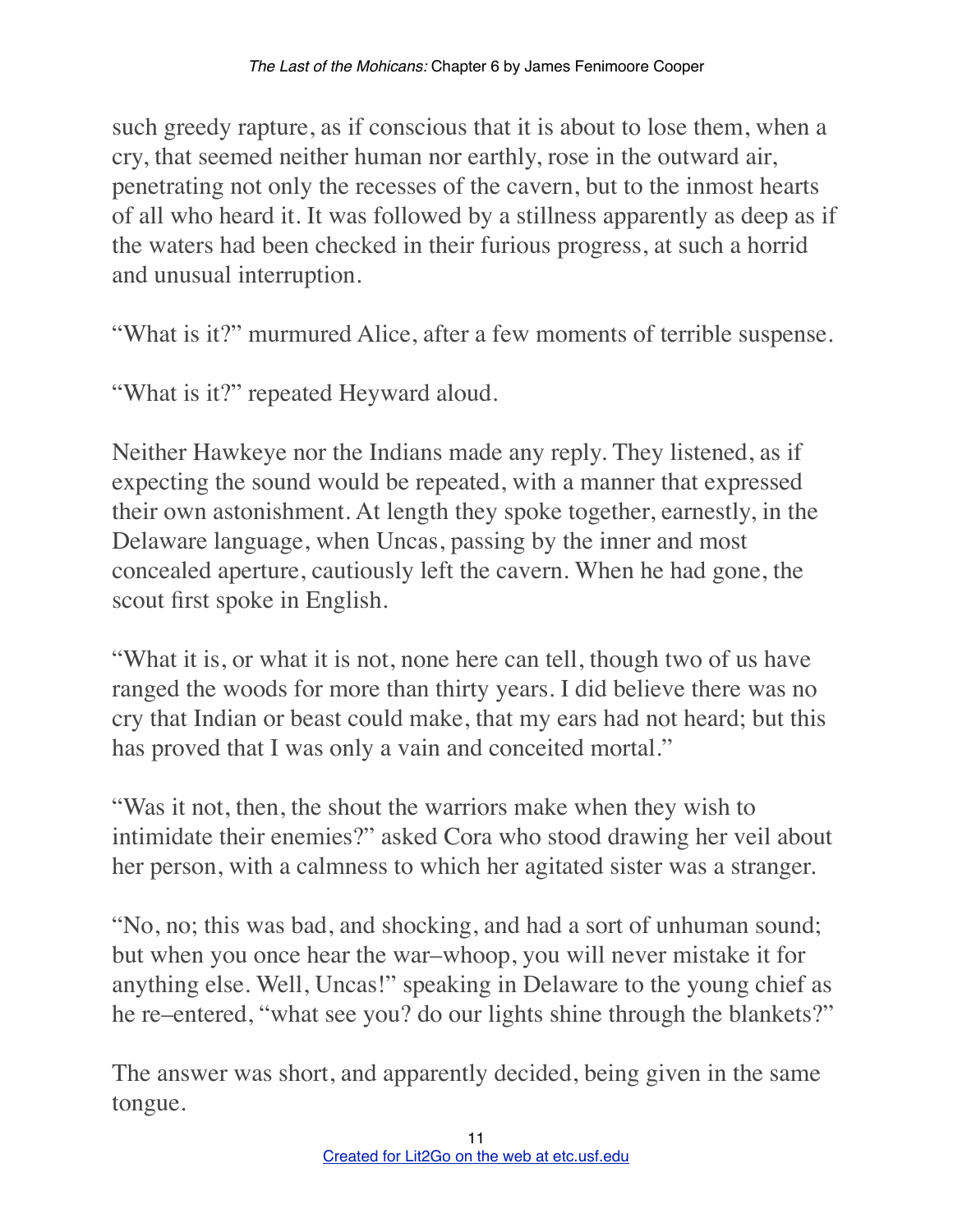"There is nothing to be seen without," continued Hawkeye, shaking his head in discontent; "and our hiding–place is still in darkness. Pass into the other cave, you that need it, and seek for sleep; we must be afoot long before the sun, and make the most of our time to get to Edward, while the Mingoes are taking their morning nap."

Cora set the example of compliance, with a steadiness that taught the more timid Alice the necessity of obedience. Before leaving the place, however, she whispered a request to Duncan, that he would follow. Uncas raised the blanket for their passage, and as the sisters turned to thank him for this act of attention, they saw the scout seated again before the dying embers, with his face resting on his hands, in a manner which showed how deeply he brooded on the unaccountable interruption which had broken up their evening devotions.

Heyward took with him a blazing knot, which threw a dim light through the narrow vista of their new apartment. Placing it in a favorable position, he joined the females, who now found themselves alone with him for the first time since they had left the friendly ramparts of Fort Edward.

"Leave us not, Duncan," said Alice: "we cannot sleep in such a place as this, with that horrid cry still ringing in our ears."

"First let us examine into the security of your fortress," he answered, "and then we will speak of rest."

He approached the further end of the cavern, to an outlet, which, like the others, was concealed by blankets; and removing the thick screen, breathed the fresh and reviving air from the cataract. One arm of the river flowed through a deep, narrow ravine, which its current had worn in the soft rock, directly beneath his feet, forming an effectual defense, as he believed, against any danger from that quarter; the water, a few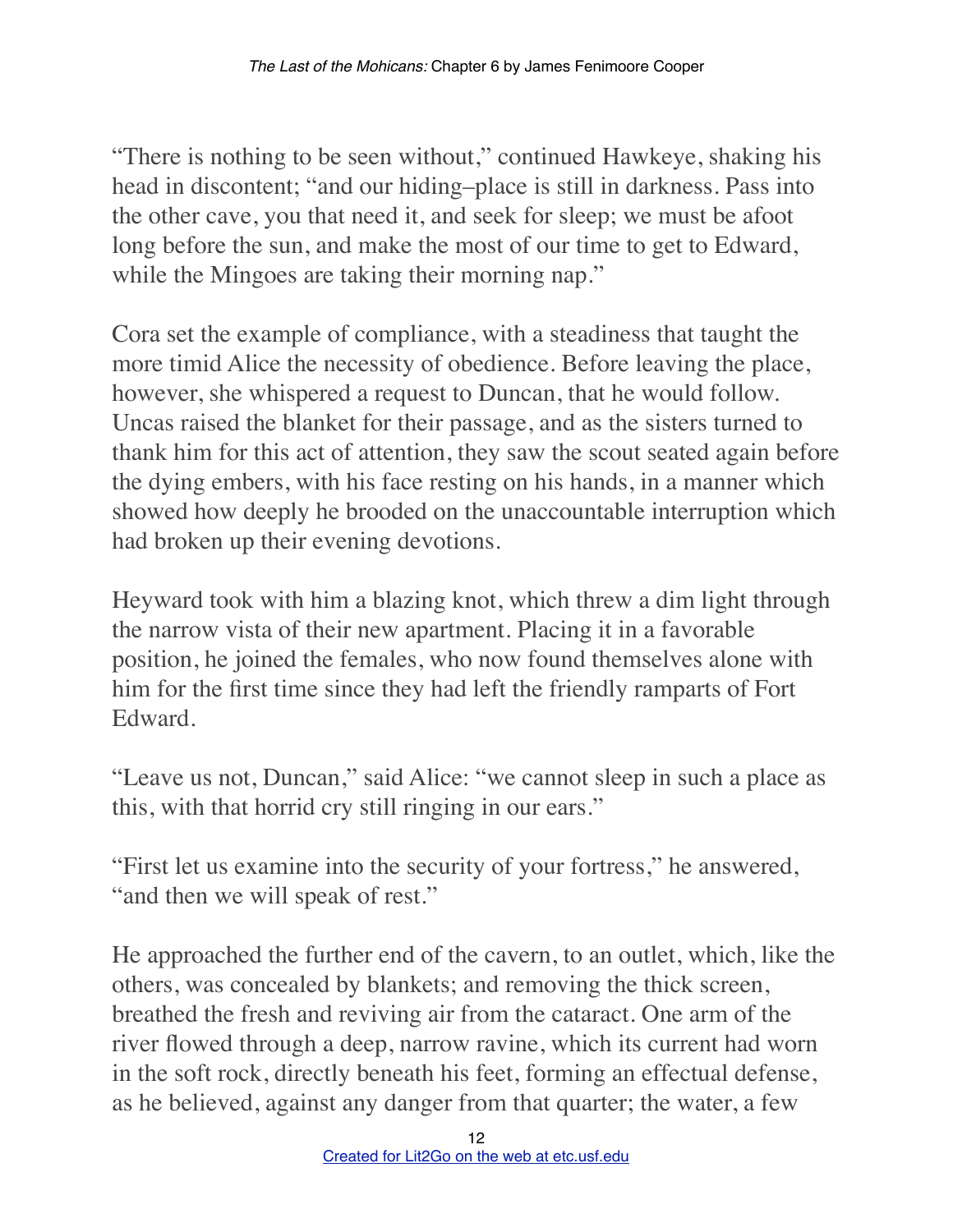rods above them, plunging, glancing, and sweeping along in its most violent and broken manner.

"Nature has made an impenetrable barrier on this side," he continued, pointing down the perpendicular declivity into the dark current before he dropped the blanket; "and as you know that good men and true are on guard in front I see no reason why the advice of our honest host should be disregarded. I am certain Cora will join me in saying that sleep is necessary to you both."

"Cora may submit to the justice of your opinion though she cannot put it in practice," returned the elder sister, who had placed herself by the side of Alice, on a couch of sassafras; "there would be other causes to chase away sleep, though we had been spared the shock of this mysterious noise. Ask yourself, Heyward, can daughters forget the anxiety a father must endure, whose children lodge he knows not where or how, in such a wilderness, and in the midst of so many perils?"

"He is a soldier, and knows how to estimate the chances of the woods."

"He is a father, and cannot deny his nature."

"How kind has he ever been to all my follies, how tender and indulgent to all my wishes!" sobbed Alice. "We have been selfish, sister, in urging our visit at such hazard."

"I may have been rash in pressing his consent in a moment of much embarrassment, but I would have proved to him, that however others might neglect him in his strait his children at least were faithful."

"When he heard of your arrival at Edward," said Heyward, kindly, "there was a powerful struggle in his bosom between fear and love; though the latter, heightened, if possible, by so long a separation,